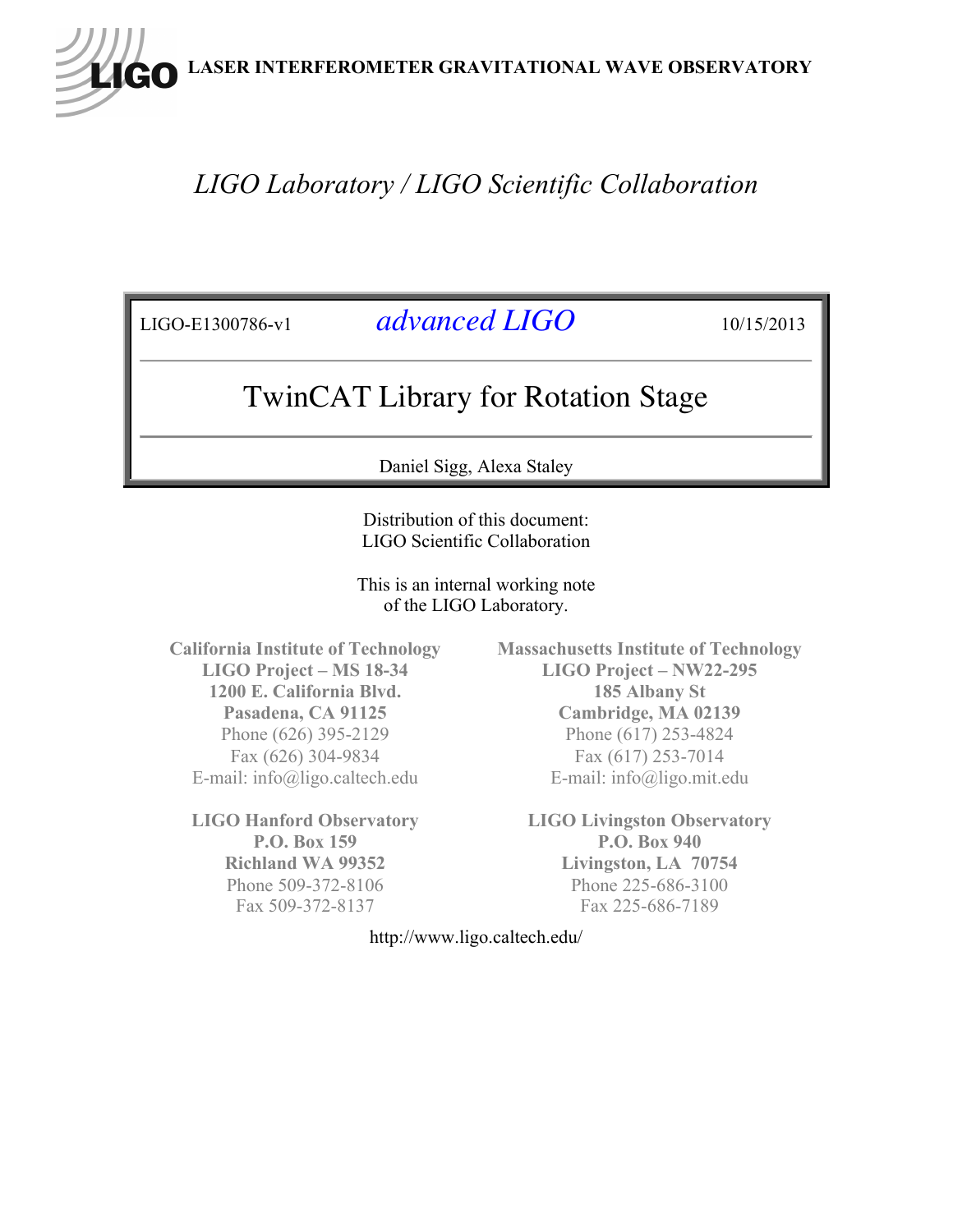| Library                     |                                          |  |
|-----------------------------|------------------------------------------|--|
| Title                       | RotationStage                            |  |
| Version                     |                                          |  |
| TwinCAT version             | V2.11.0                                  |  |
| Name space                  |                                          |  |
| Author                      | Daniel Sigg                              |  |
| Description                 | This library controls the rotation stage |  |
| <b>Error Code</b>           | None                                     |  |
| <b>Library Dependencies</b> | None                                     |  |

| <b>User Interface Type</b>       |                                                      |  |  |
|----------------------------------|------------------------------------------------------|--|--|
| TYPE ET EL6742START TYPE: (      |                                                      |  |  |
| E START TYPE IDLE                |                                                      |  |  |
| E START TYPE ABSOLUTE            |                                                      |  |  |
|                                  | E START TYPE ENDLESS PLUS                            |  |  |
|                                  | E START TYPE ENDLESS MINUS                           |  |  |
|                                  | E START TYPE ENDLESS ADDITIVE                        |  |  |
|                                  | E START TYPE MODULO SHORT                            |  |  |
|                                  | E START TYPE MODULO SHORT EXT                        |  |  |
|                                  | E START TYPE MODULO PLUS                             |  |  |
|                                  | E START TYPE MODULO PLUS EXT                         |  |  |
| E START TYPE MODULO MINUS        |                                                      |  |  |
|                                  | E START TYPE MODULO MINUS EXT                        |  |  |
| E START_TYPE_MODULO_CURRENT      |                                                      |  |  |
|                                  | E START TYPE MODULO CURRENT EXT                      |  |  |
| E START TYPE CALIBRATION PLC CAM |                                                      |  |  |
| E START TYPE CALIBRATION HW SYNC |                                                      |  |  |
| E START TYPE CALIBRATION MANUAL  |                                                      |  |  |
| E_START_TYPE_CALIBRATION_AUTO    |                                                      |  |  |
| E START TYPE CALIBRATION CLEAR)  |                                                      |  |  |
| END_TYPE;                        |                                                      |  |  |
| <b>Type Name</b>                 | TYPE ET_EL6742START_TYPE                             |  |  |
| Description                      | Status of rotation position, module, and calibration |  |  |
| Definition                       | <b>ENUM</b>                                          |  |  |
| Element                          | Name: E_START_TYPE_IDLE                              |  |  |
|                                  | Description: No travel command is being executed     |  |  |
| Element                          | Name: E START TYPE ABSOLUTE                          |  |  |
|                                  | Description: Absolute target position                |  |  |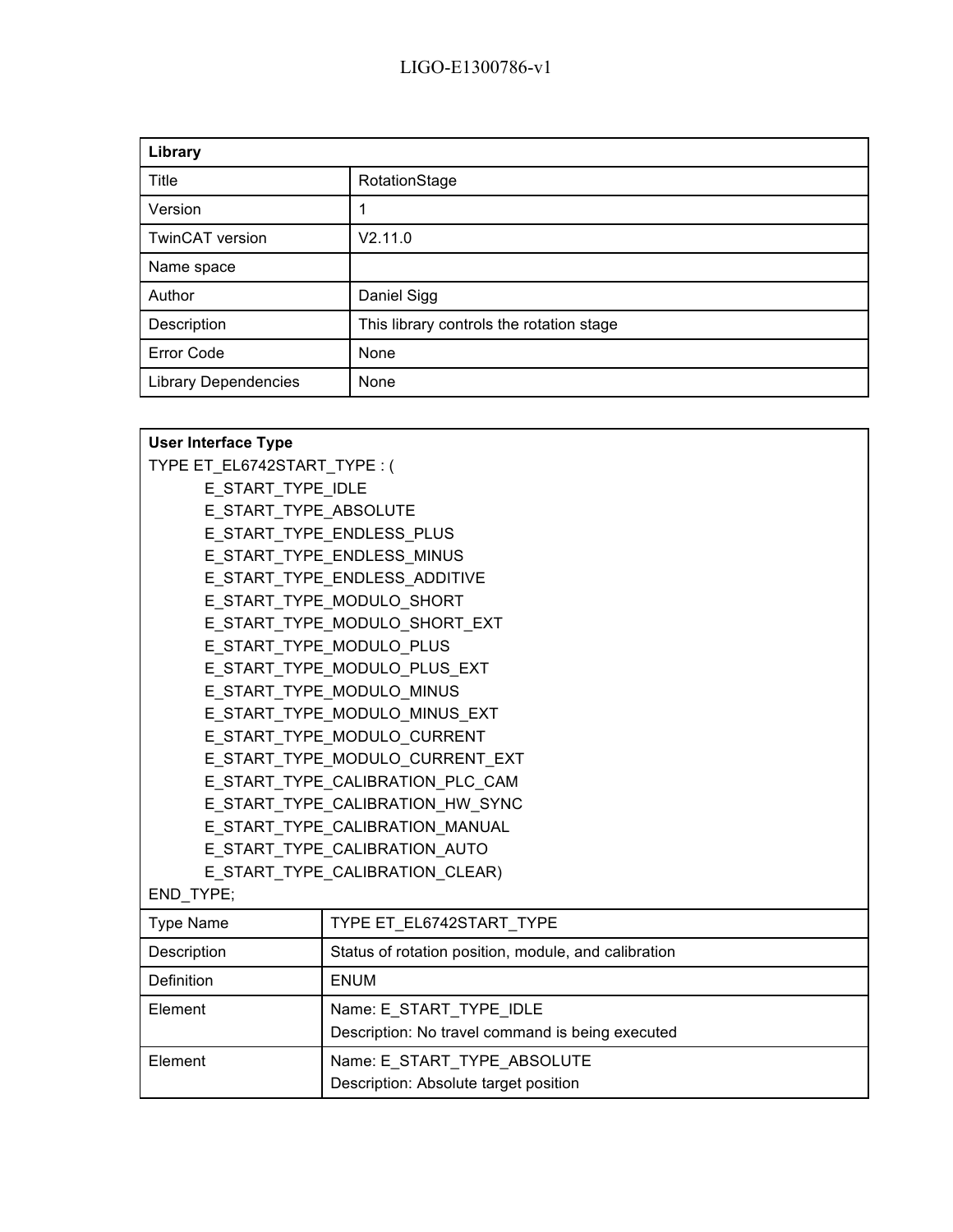| Element | Name: E START TYPE RELATIVE<br>Description: Target position relative to the start position                                                               |
|---------|----------------------------------------------------------------------------------------------------------------------------------------------------------|
| Element | Name: E_START_TYPE_ENDLESS_PLUS<br>Description: Endless driving in position direction of rotation                                                        |
| Element | Name: E_START_TYPE_ENDLESS_MINUS<br>Description: Endless driving in minus direction of rotation                                                          |
| Element | Name: E_START_TYPE_ENDLESS_ADDITIVE<br>Description: New target position relative/additive to the last target position                                    |
| Element | Name: E START TYPE MODULO SHORT<br>Description: Shortest distance to the next modulo position                                                            |
| Element | Name: E_START_TYPE_MODULO_SHORT_EXT<br>Description: Shortest distance to the next modulo position w/o modulo<br>window                                   |
| Element | Name: E_START_TYPE_MODULO_PLUS<br>Description: Drive in positive direction of rotation to the next modulo position                                       |
| Element | Name: E START TYPE MODULO PLUS EXT<br>Description: Drive in position direction of rotation to the next modulo position<br>w/o modulo window              |
| Element | Name: E_START_TYPE_MODULO_MINUS<br>Description: Drive in negative direction of rotation to the next modulo<br>position                                   |
| Element | Name: E_START_TYPE_MODULO_MINUS_EXT<br>Description: Drive in negative direction of rotation to the next modulo<br>position w/o modulo window             |
| Element | Name: E_START_TYPE_MODULO_CURRENT<br>Description: Drive in the last implemented direction of ration to the next<br>modulo position                       |
| Element | Name: E_START_TYPE_MODULO_CURRENT_EXT<br>Description: Drive in the last implemented direction of ration to the next<br>modulo position w/o modulo window |
| Element | Name: E_START_TYPE_CALIBRATION_PLC_CAM<br>Description: Calibration w/ PLC camera                                                                         |
| Element | Name: E_START_TYPE_CALIBRATION_HW_SYNC<br>Description: Calibration with cam and C-track                                                                  |
| Element | Name: E_START_TYPE_CALIBRATION_MANUAL<br>Description: Set calibration manually                                                                           |
| Element | Name: E START TYPE CALIBRATION AUTO<br>Description: Set calibration automatically                                                                        |
| Element | Name: E_START_TYPE_CALIBRATION_CLEAR<br>Description: Clear calibration manually                                                                          |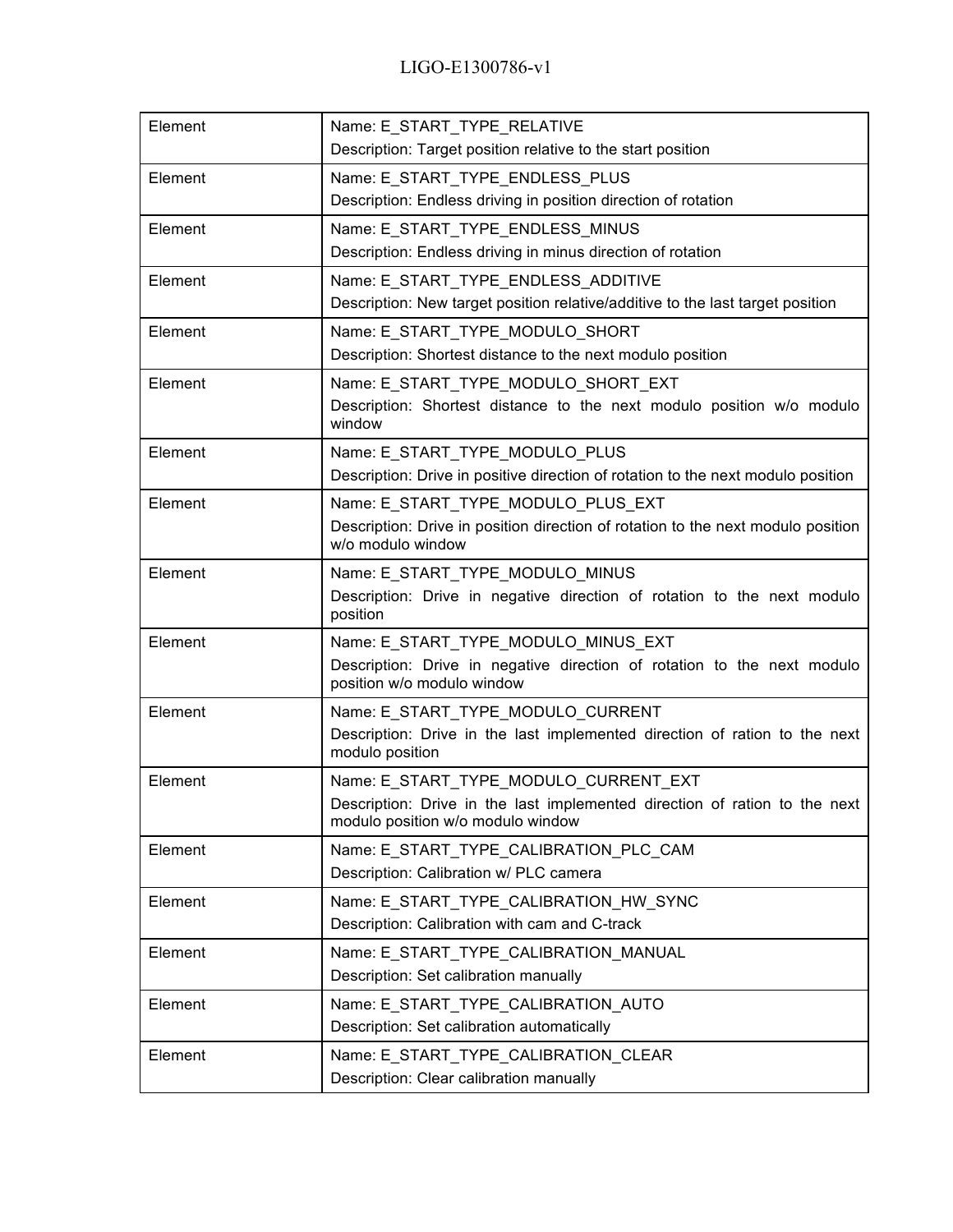| <b>User Interface Type</b>         |                       |                                |
|------------------------------------|-----------------------|--------------------------------|
| <b>TYPE RotationStageInStruct:</b> |                       |                                |
| <b>STRUCT</b>                      |                       |                                |
| Busy:                              |                       | BOOL;                          |
| In_Target:                         |                       | BOOL;                          |
| Warning:                           |                       | BOOL;                          |
| Error:                             |                       | BOOL;                          |
| Calibrated:                        |                       | BOOL;                          |
| Accelerate:                        |                       | BOOL;                          |
| Decelerate:                        |                       | BOOL;                          |
| Act_Position:                      |                       | DINT;                          |
| Act_Velocity:                      |                       | INT;                           |
| Act_Drive_Time:                    |                       | UDINT;                         |
| Enc_Latch_Ext_Valid:               |                       | BOOL;                          |
| Enc_Set_Count_Done:                |                       | BOOL;                          |
| Enc Count Underflow:               |                       | BOOL;                          |
| Enc Count Overflow:                |                       | BOOL;                          |
| Enc_Extrap_Stall:                  |                       | BOOL;                          |
| Enc_InputA_Status:                 |                       | BOOL;                          |
| Enc_InputB_Status:                 |                       | BOOL;                          |
| Enc_Ext_Latch_Status:              |                       | BOOL;                          |
| Enc_Sync_Error:                    |                       | BOOL;                          |
| Enc_TxPDO_Toggle:                  |                       | BOOL;                          |
| Enc_Count_Value:                   |                       | DINT;                          |
| Enc_Latch_Value:                   |                       | DINT;                          |
| Mtr_Ready:                         |                       | BOOL;                          |
| Mtr_Warning:                       |                       | BOOL;                          |
| Mtr_Error:                         |                       | BOOL;                          |
| Mtr_Moving_Pos:                    |                       | BOOL;                          |
| Mtr Moving Neg:                    |                       | BOOL;                          |
| Mtr_Torque_Reduced:                |                       | BOOL;                          |
| Mtr_Dig_Input1:                    |                       | BOOL;                          |
| Mtr Dig Input2:                    |                       | BOOL;                          |
| Mtr_Sync_Error:                    |                       | BOOL;                          |
| Mtr_TxPDO_Toggle:                  |                       | BOOL;                          |
| Interlock:                         |                       | BOOL;                          |
| END STRUCT;                        |                       |                                |
| END_TYPE;                          |                       |                                |
| <b>Type Name</b>                   | RotationStageInStruct |                                |
| Description                        |                       | Rotation stage input structure |
| Definition                         | <b>STRUCT</b>         |                                |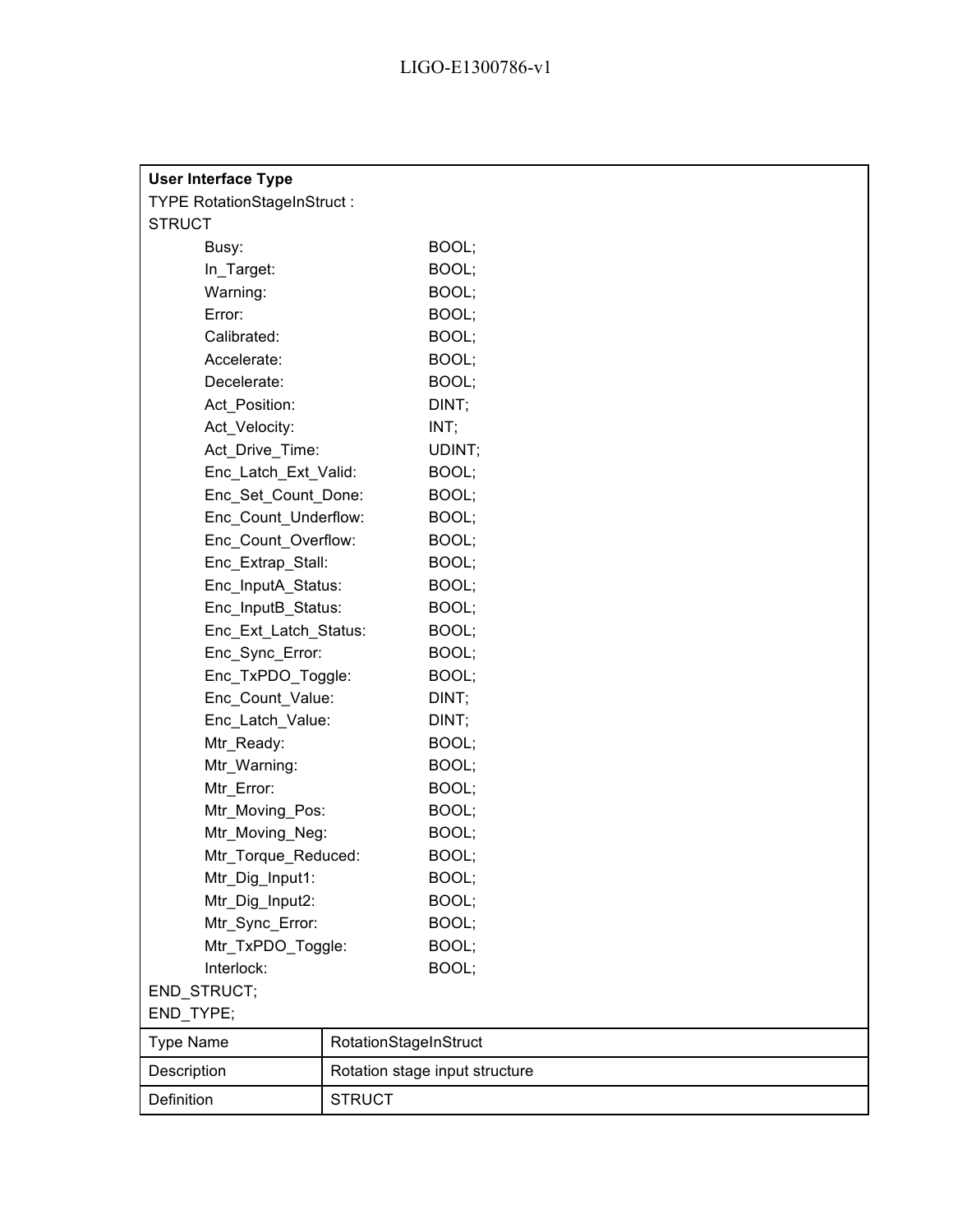| <b>User Interface Type</b>   |                        |                                 |
|------------------------------|------------------------|---------------------------------|
| TYPE RotationStageOutStruct: |                        |                                 |
| <b>STRUCT</b>                |                        |                                 |
| Execute:                     |                        | BOOL;                           |
| Stop:                        |                        | BOOL:                           |
| Target_Position:             |                        | DINT;                           |
| Velocity:                    |                        | INT;                            |
| Start_Type:                  |                        | ET_EL6742START_TYPE;            |
| Accelerate:                  |                        | UNIT;                           |
| Decelerate:                  |                        | UNIT;                           |
| Enc_Enable_Latch_Ext_Pos:    |                        | BOOL;                           |
| Enc_Set_Count:               |                        | BOOL;                           |
| Enc_Ext_Latch_Ext_Neg:       |                        | BOOL;                           |
| Enc_Set_Count_Value:         |                        | DINT;                           |
| Enc_Latch_Value:             |                        | DINT;                           |
| Mtr_Enable:                  |                        | BOOL;                           |
| Mtr_Reset:                   |                        | BOOL;                           |
| Mtr Torque Reduced:          |                        | BOOL;                           |
|                              |                        |                                 |
| END_STRUCT;                  |                        |                                 |
| END_TYPE;                    |                        |                                 |
| <b>Type Name</b>             | RotationStageOutStruct |                                 |
| Description                  |                        | Rotation stage output structure |
| Definition                   | <b>STRUCT</b>          |                                 |

| <b>User Interface Type</b>       |        |  |  |
|----------------------------------|--------|--|--|
| <b>TYPE RotationStageStruct:</b> |        |  |  |
| <b>STRUCT</b>                    |        |  |  |
| Busy:                            | BOOL;  |  |  |
| In_Target:                       | BOOL;  |  |  |
| Warning:                         | BOOL;  |  |  |
| Error:                           | BOOL;  |  |  |
| Calibrated:                      | BOOL;  |  |  |
| Accelerate:                      | BOOL;  |  |  |
| Decelerate:                      | BOOL;  |  |  |
| Act Position:                    | DINT;  |  |  |
| Act Velocity:                    | INT;   |  |  |
| Act_Drive_Time:                  | UDINT; |  |  |
| Enc_Latch_Ext_Valid:             | BOOL;  |  |  |
| Enc Set Count Done:              | BOOL;  |  |  |
|                                  |        |  |  |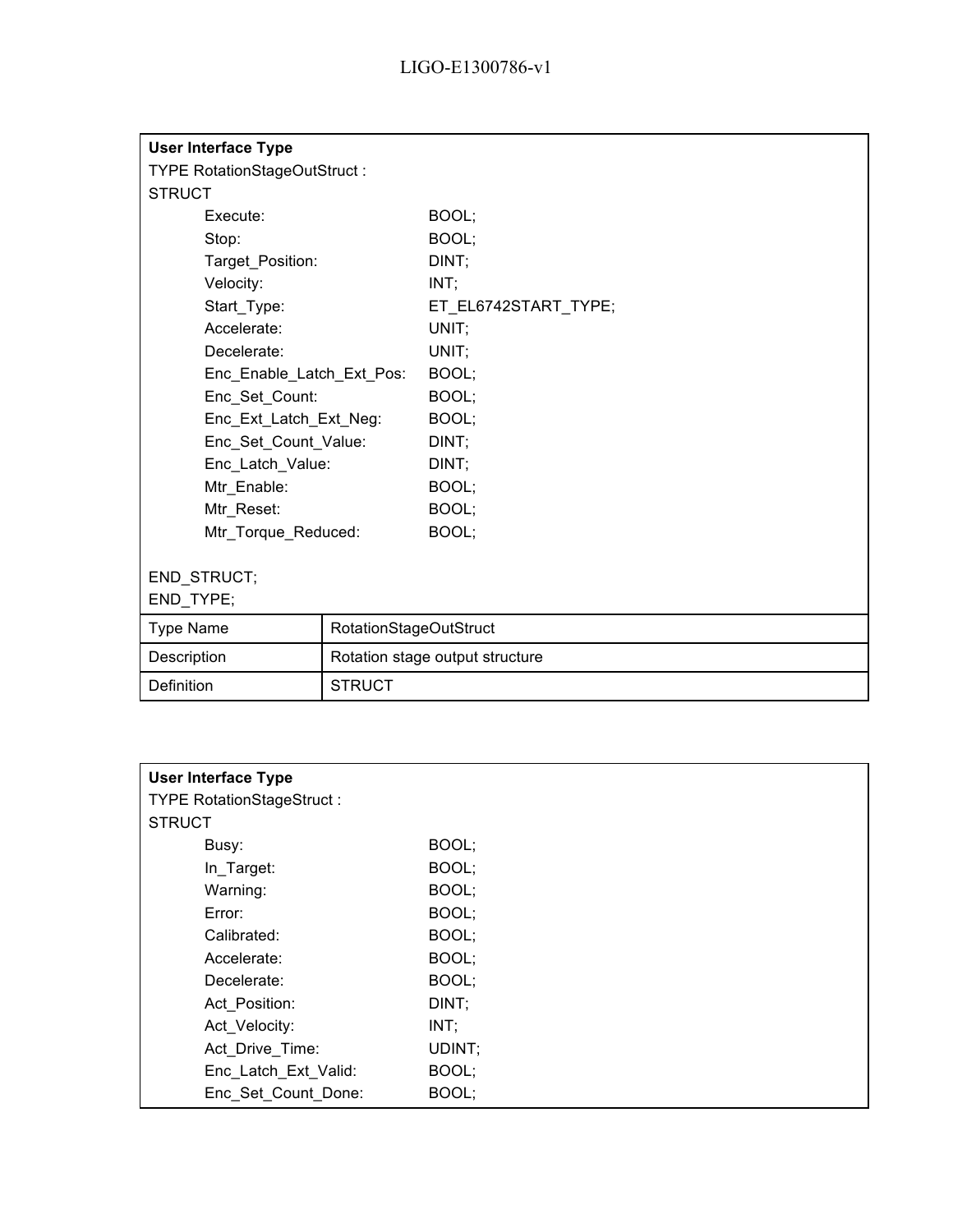| Enc_Count_Underflow:      |                     | BOOL;                                |
|---------------------------|---------------------|--------------------------------------|
| Enc_Count_Overflow:       |                     | BOOL;                                |
| Enc_Extrap_Stall:         |                     | BOOL;                                |
| Enc_InputA_Status:        |                     | BOOL;                                |
| Enc_InputB_Status:        |                     | BOOL;                                |
| Enc_Ext_Latch_Status:     |                     | BOOL;                                |
| Enc_Sync_Error:           |                     | BOOL;                                |
| Enc_TxPDO_Toggle:         |                     | BOOL;                                |
| Enc_Count_Value:          |                     | DINT;                                |
| Enc_Latch_Value:          |                     | DINT;                                |
| Mtr_Read_To_Enable:       |                     | BOOL;                                |
| Mtr_Ready:                |                     | BOOL;                                |
| Mtr_Warning:              |                     | BOOL;                                |
| Mtr_Error:                |                     | BOOL;                                |
| Mtr Moving Pos:           |                     | BOOL;                                |
| Mtr Moving Neg:           |                     | BOOL;                                |
| Mtr_Torque_Reduced:       |                     | BOOL;                                |
| Mtr_Dig_Input1:           |                     | BOOL;                                |
| Mtr_Dig_Input2:           |                     | BOOL;                                |
| Mtr_Sync_Error:           |                     | BOOL;                                |
| Mtr_TxPDO_Toggle:         |                     | BOOL;                                |
| Execute:                  |                     | BOOL;                                |
| Stop:                     |                     | BOOL;                                |
| Target_Position:          |                     | DINT;                                |
| Velocity:                 |                     | INT;                                 |
| Start_Type:               |                     | ET_EL6742START_TYPE;                 |
| Acceleration:             |                     | UNIT;                                |
| Deceleration:             |                     | UNIT;                                |
| Enc_Enable_Latch_Ext_Pos: |                     | BOOL;                                |
| Enc_Set_Count:            |                     | BOOL;                                |
| Enc_Ext_Latch_Ext_Neg:    |                     | BOOL;                                |
| Enc_Set_Count_Value:      |                     | DINT;                                |
| Enc_Latch_Value:          |                     | DINT;                                |
| Mtr_Enable:               |                     | BOOL;                                |
| Mtr_Reset:                |                     | BOOL;                                |
| Target_Postion_Deg:       |                     | REAL;                                |
| Enc_Count_Value_Deg:      |                     | REAL;                                |
| Counts_Per_Deg:           |                     | UDINT;                               |
| Interlock:                |                     | BOOL;                                |
| END_STRUCT;               |                     |                                      |
| END_TYPE;                 |                     |                                      |
| <b>Type Name</b>          | RotationStageStruct |                                      |
| Description               |                     | Structure used in the user interface |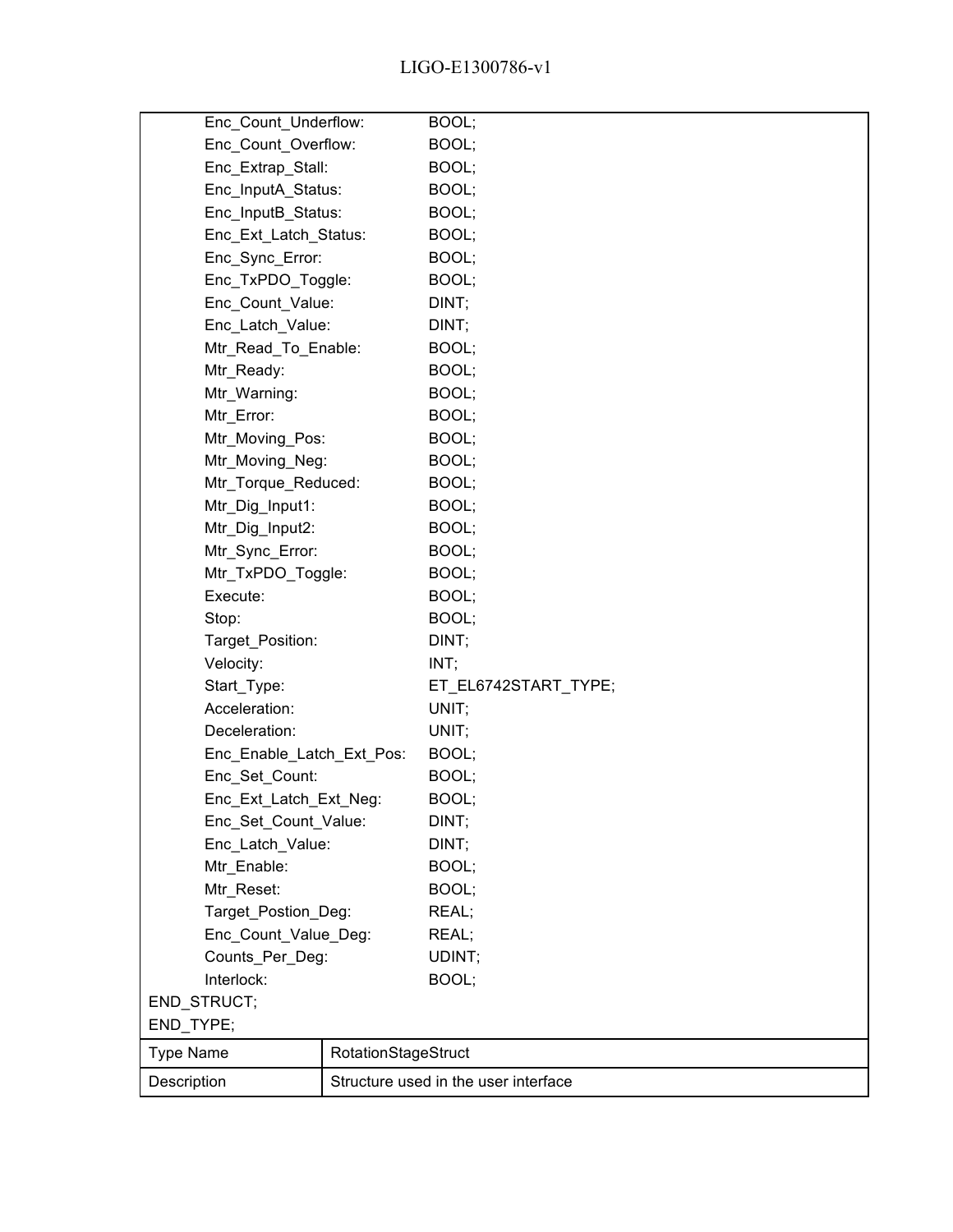| Definition | <b>STRUCT</b>                                                                |
|------------|------------------------------------------------------------------------------|
| Tag        | Name: Busy<br>Type: BOOL<br>Description: Current active travel               |
| Tag        | Name: In_Target<br>Type: BOOL<br>Description: In target indicator            |
| Tag        | Name: Warning<br>Type: BOOL<br>Description: Warning indicator                |
| Tag        | Name: Error<br>Type: BOOL<br>Description: Error indicator                    |
| Tag        | Name: Calibrated<br>Type: BOOL<br>Description: Motor is calibrated           |
| Tag        | Name: Accelerate<br>Type: BOOL<br>Description: Acceleration state            |
| Tag        | Name: Decelerate<br>Type: BOOL<br>Description: Deceleration stage            |
| Tag        | Name: Act_Postion<br>Type: DINT<br>Description: Actual position              |
| Tag        | Name: Act_Velocity<br>Type: INT<br>Description: Actual velocity              |
| Tag        | Name: Act_Drive_Time<br>Type: UDINT<br>Description: Command time information |
| Tag        | Name: Enc_Latch_Ext_Valid<br>Type: BOOL<br>Description: Encoder latch        |
| Tag        | Name: Enc_Set_Count_Done<br>Type: BOOL<br>Description: Encoder counter       |
| Tag        | Name: Enc_Count_Underflow<br>Type: BOOL<br>Description: Counter underflow    |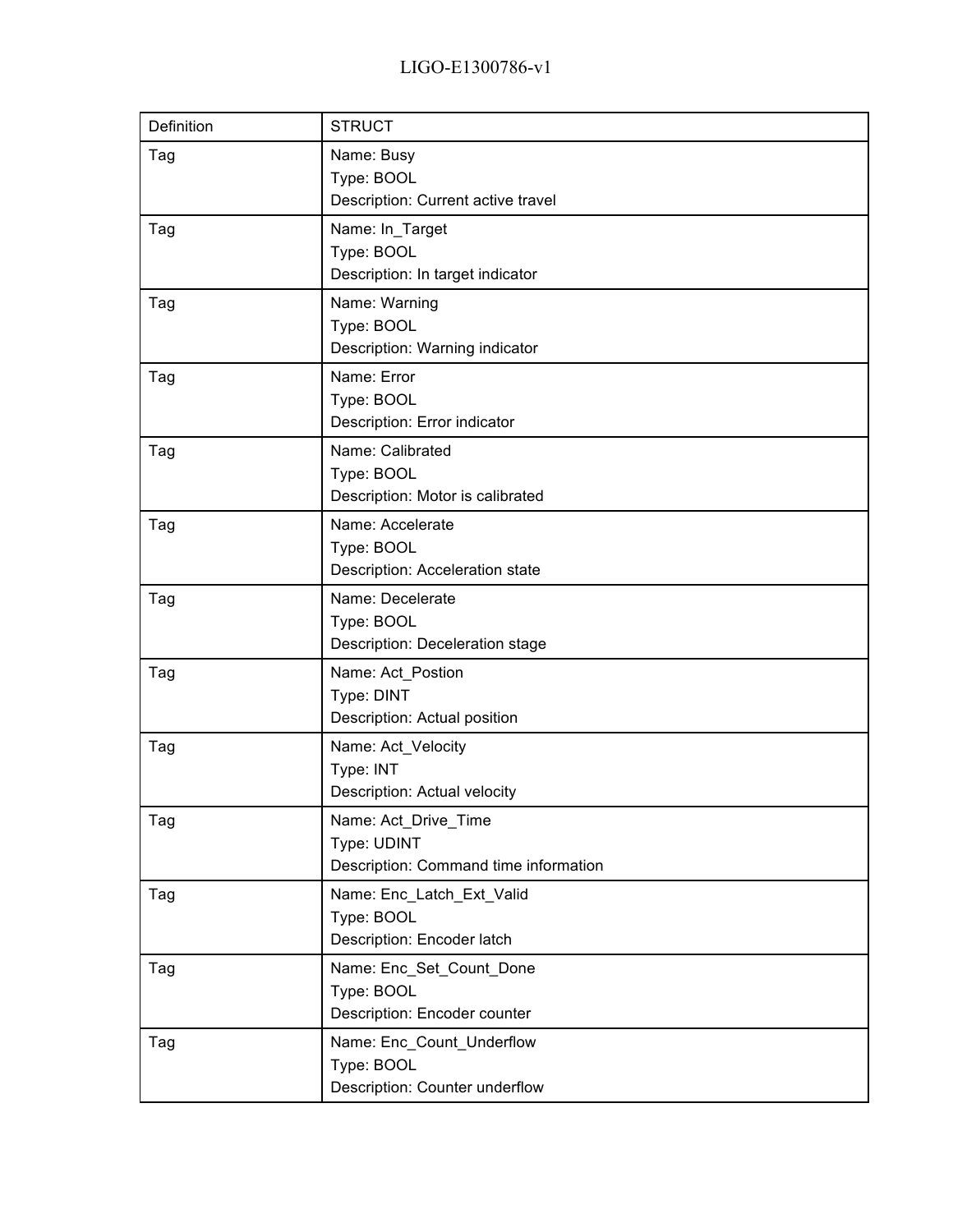| Tag | Name: Enc_Count_Overflow                                                                              |
|-----|-------------------------------------------------------------------------------------------------------|
|     | Type: BOOL<br>Description: Counter overflow                                                           |
| Tag | Name: Enc_Extrap_Stall                                                                                |
|     | Type: BOOL                                                                                            |
|     | Description: Extrapolated counter                                                                     |
| Tag | Name: Enc_InputA_Status                                                                               |
|     | Type: BOOL                                                                                            |
|     | Description: Status of encoder A                                                                      |
| Tag | Name: Enc_InputB_Status                                                                               |
|     | Type: BOOL                                                                                            |
|     | Description: Status of encoder B                                                                      |
| Tag | Name: Enc_Ext_Latch_Status                                                                            |
|     | Type: BOOL                                                                                            |
|     | Description: External latch                                                                           |
| Tag | Name: Enc_Sync_Error                                                                                  |
|     | Type: BOOL                                                                                            |
|     | Description: Sync error                                                                               |
| Tag | Name: Enc_TxPDO_Toggle                                                                                |
|     | Type: BOOL                                                                                            |
|     | Description: TxPDO toggle is toggled by the slave when the data of the<br>associated TxPDO is updated |
| Tag | Name: Enc_Count_Value                                                                                 |
|     | Type: BOOL                                                                                            |
|     | Description: Counter value                                                                            |
| Tag | Name: Enc_Latch_Value                                                                                 |
|     | Type: BOOL                                                                                            |
|     | Description: Latch value                                                                              |

| Tag | Name: Mtr_Read_to_Enable<br>Type: BOOL<br>Description: Ready to enable |
|-----|------------------------------------------------------------------------|
| Tag | Name: Mtr_Ready<br>Type: BOOL<br>Description: Motor ready              |
| Tag | Name: Mtr_Warning<br>Type: BOOL<br>Description: Warning has occurred   |
| Tag | Name: Mtr_Error<br>Type: BOOL                                          |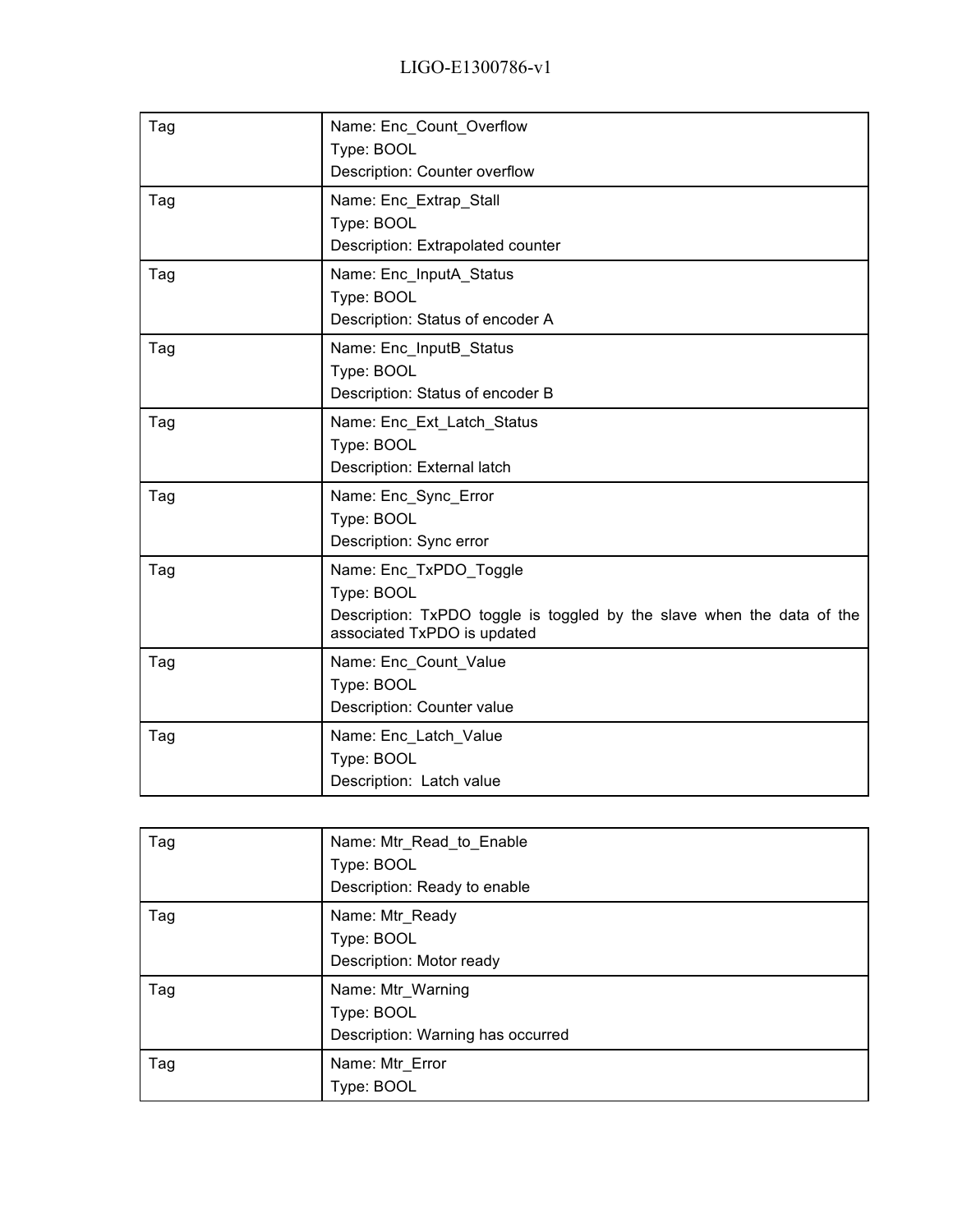|     | Description: Error has occurred                                              |
|-----|------------------------------------------------------------------------------|
| Tag | Name: Mtr_Moving_Pos<br>Type: BOOL<br>Description: Positive motion           |
| Tag | Name: Mtr_Moving_Neg<br>Type: BOOL<br>Description: Negative motion           |
| Tag | Name: Mtr_Torque_Reduced<br>Type: BOOL<br>Description: Reduced torque active |
| Tag | Name: Mtr_Dig_Input1<br>Type: BOOL<br>Description: Digital Input 1           |
| Tag | Name: Mtr_Dig_input2<br>Type: BOOL<br>Description: Digital Input 2           |
| Tag | Name: Mtr_Sync_Error<br>Type: BOOL<br>Description: Sync error                |
| Tag | Name: Mtr_TxPDO_Toggle<br>Type: BOOL<br>Description: TxPDO toggle            |
| Tag | Name: Execute<br>Type: BOOL<br><b>Description: Execute</b>                   |
| Tag | Name: Stop<br>Type: BOOL<br>Description: Emergency stop                      |
| Tag | Name: Target_Position<br>Type: DINT<br>Description: Target position          |
| Tag | Name: Velocity<br>Type: INT<br>Description: Set velocity 0.01% of max        |
| Tag | Name: Start_Type<br>Type: ET_EL6742START_TYPE<br>Description:                |
| Tag | Name: Acceleration<br>Type: UNIT<br>Description: Acceleration time           |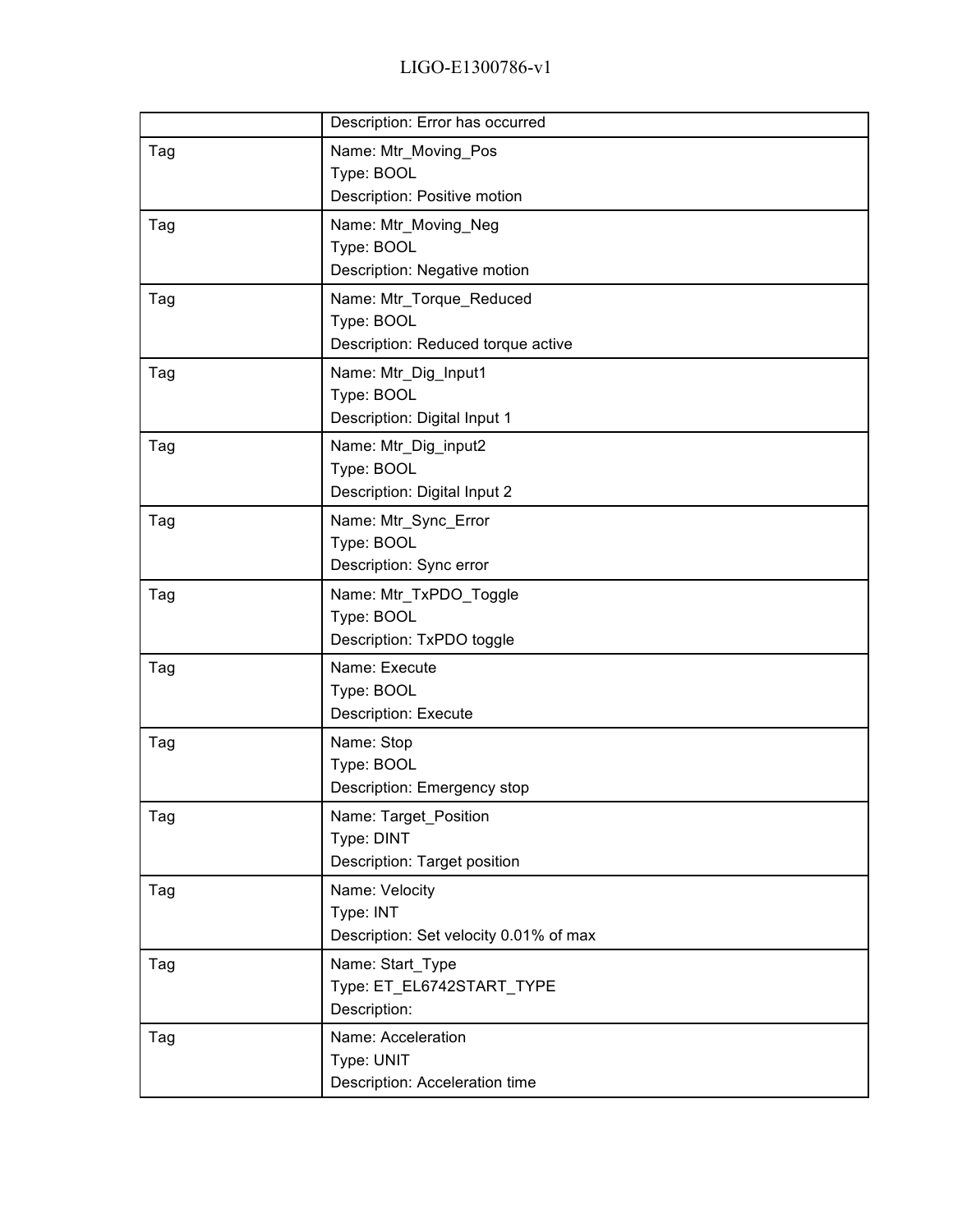| Tag | Name: Deceleration<br>Type: UNIT<br>Description: Deceleration time                 |
|-----|------------------------------------------------------------------------------------|
| Tag | Name: Enc_Enable_Latch_Ext_Pos<br>Type: BOOL<br>Description: Latch positive edge   |
| Tag | Name: Enc_Set_count<br>Type: BOOL<br>Description: Set counter                      |
| Tag | Name: Enc_Enable_Latch_Ext_Neg<br>Type: BOOL<br>Description: Latch negative edge   |
| Tag | Name: Enc_Set_Count_Value<br>Type: DINT<br>Description: Counter value              |
| Tag | Name: Mtr Enable<br>Type: BOOL<br>Description: Motor enable                        |
| Tag | Name: Mtr_Reset<br>Type: BOOL<br>Description: Reset motor                          |
| Tag | Name: Mtr_Reduce_Torque<br>Type: BOOL<br>Description: Reduce torque current        |
| Tag | Name:<br>Type: BOOL<br>Description:                                                |
| Tag | Name: Target_Position_Deg<br>Type: REAL<br>Description: Target position in degrees |
| Tag | Name: Enc Count Value Deg<br>Type: REAL<br>Description: Counter value in degrees   |
| Tag | Name: Counts_Per_Deg<br>Type: UDINT<br>Description: Encoder counts per degree      |
| Tag | Name: Interlock<br>Type: BOOL<br>Description: Interlock readout                    |